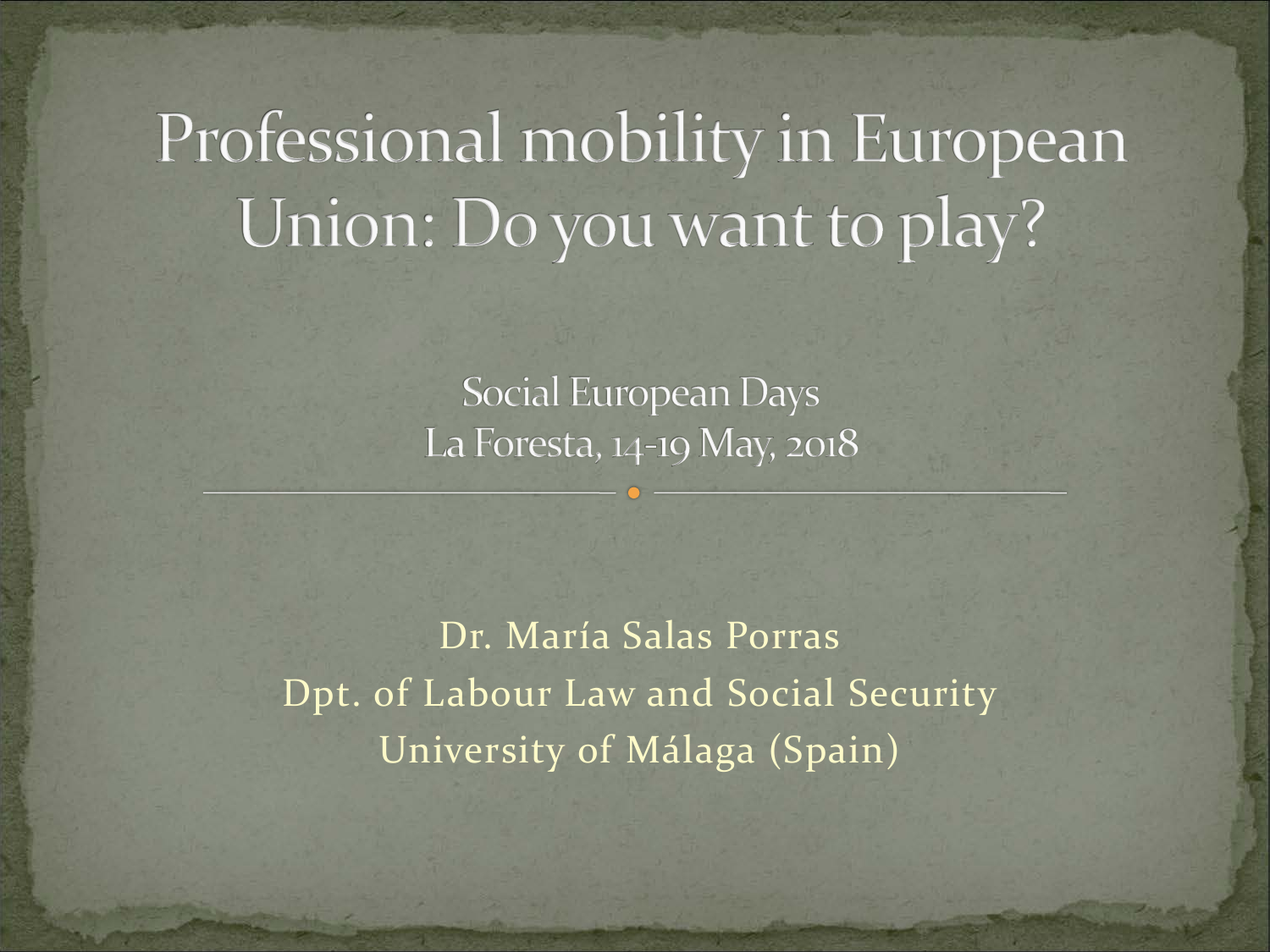## Some previous knowledge...

- Four Fundamental freedoms (art. 26 Treaty of Funcioning of European Union –TFEU-): Free movement of good, capital, services and labour
- Mobility of business (freedom of establishment) (arts. 49-55 TFEU)
- Mobility of professionals (freedom to provide services (arts. 56-62 TFEU)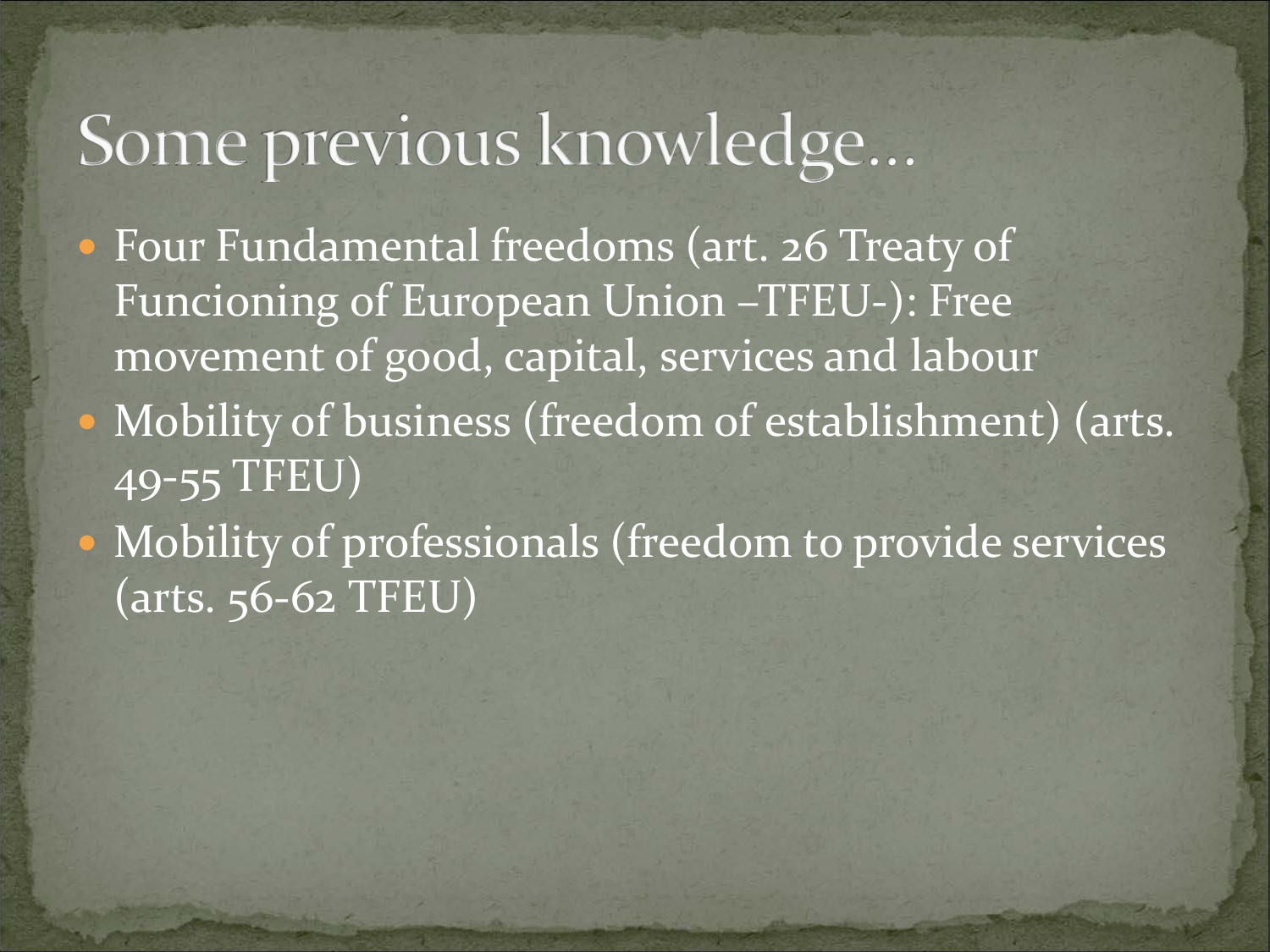### A little bit more...

• Directive 2006/123/EC of 12 December 2006 on services in the internal market (The "Services Directive")

 The aim: create an **open single market in services**  within the EU while at the same time **ensuring the quality of services** provided to consumers in the Union

• But how?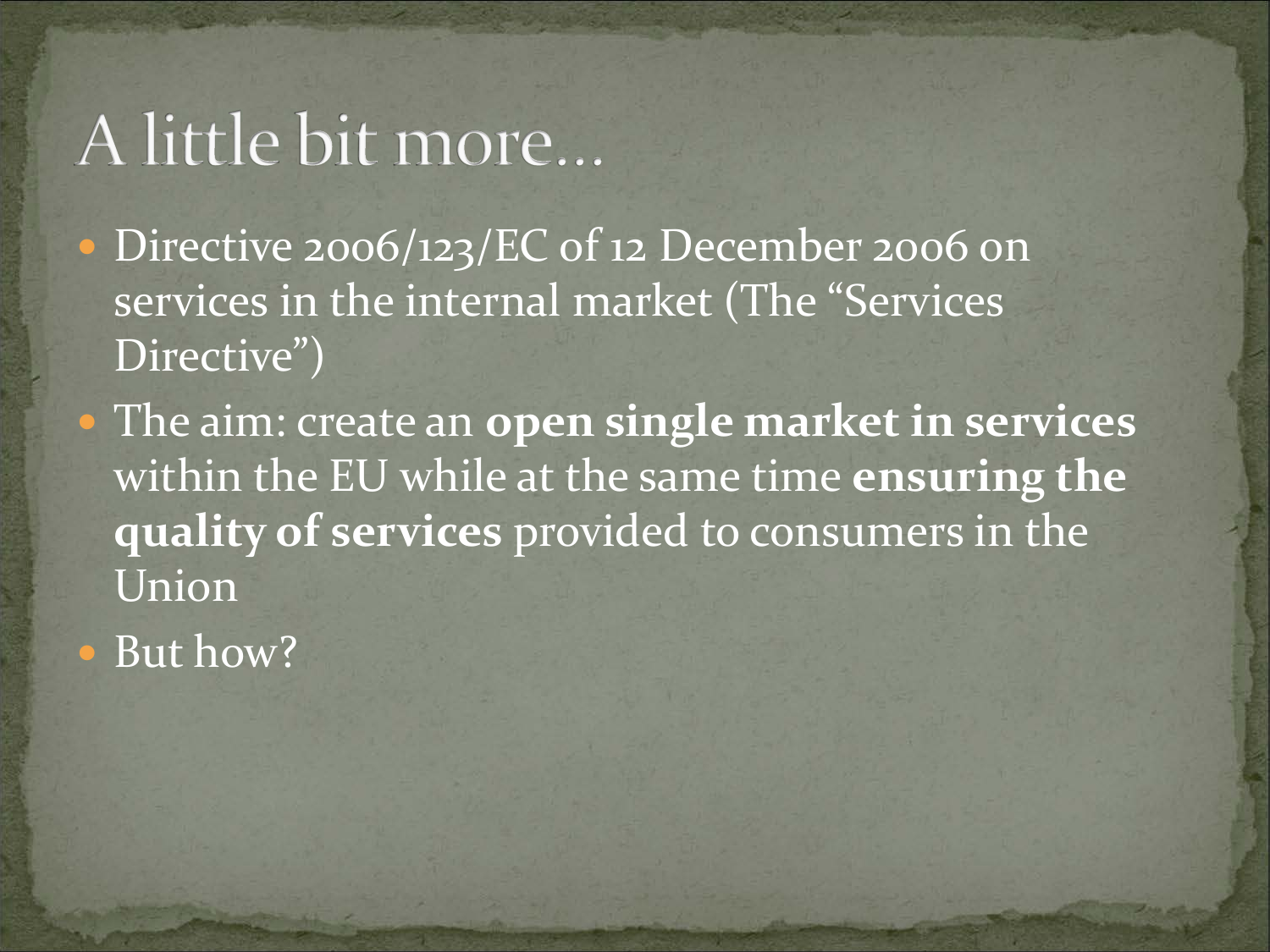#### Some clues

 Erasmus Programmes (international mobility and academic recognition while studying)

- a) Erasmus Study
- b) Erasmus Practice

 Professional Recognition (once you have obtained your diplomas or qualifications)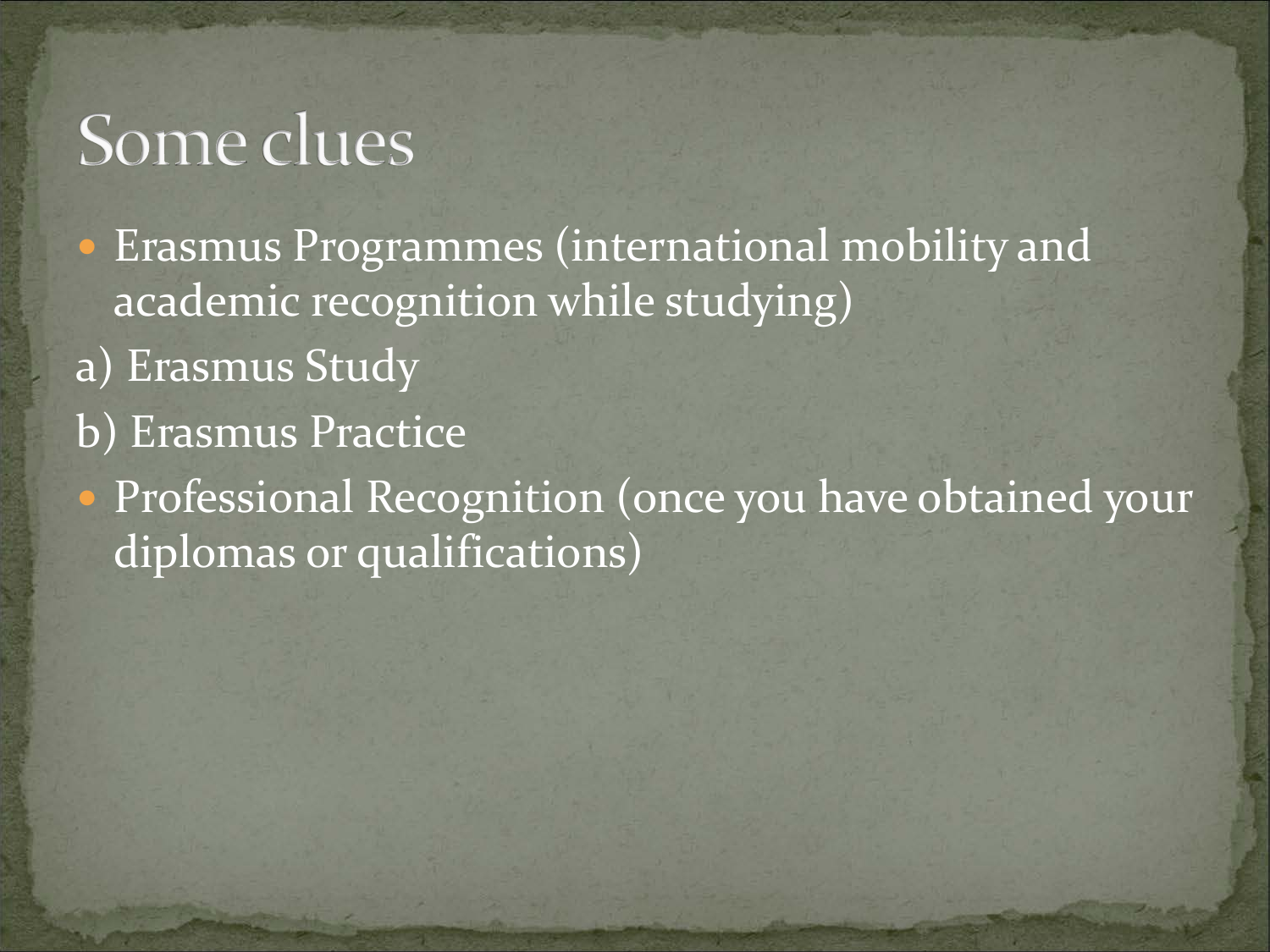## Professional Recognition

#### Art. 53 of TFEU

- Governed in EU through by Directive 2005/36/EC, (amended by Directive 2013/55/EC).
- Aim: To provide a modern EU system of recognition of **professional experience** and promotes **automatic recognition** of professional experience across the EU.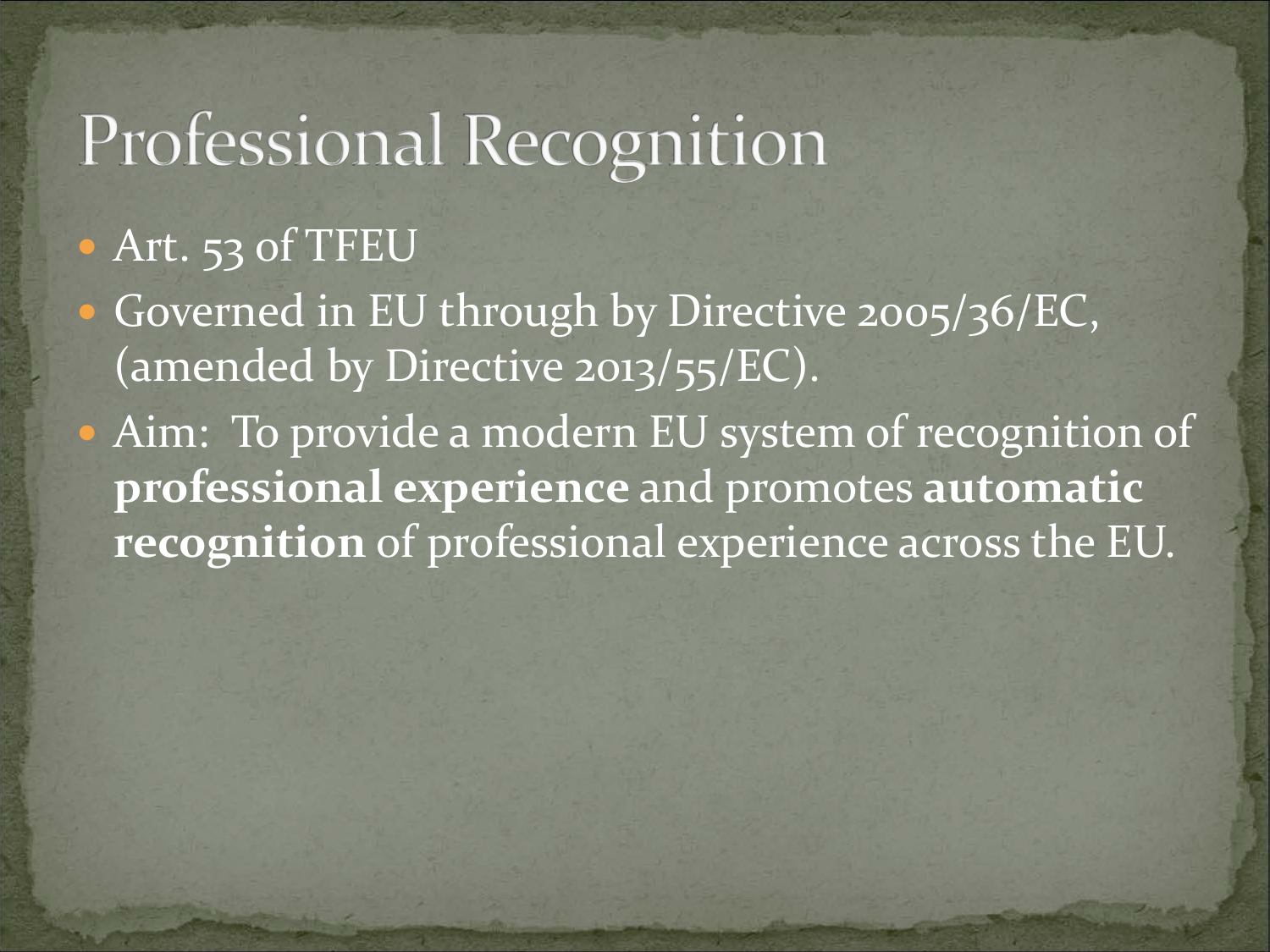### Promoting automatic recognition

 Based upon the principle of **mutual recognition** (if you say it´s true then it´s true –or almost- for me too) • 7 Professions are directly recognized –the so called **automaticity principle**-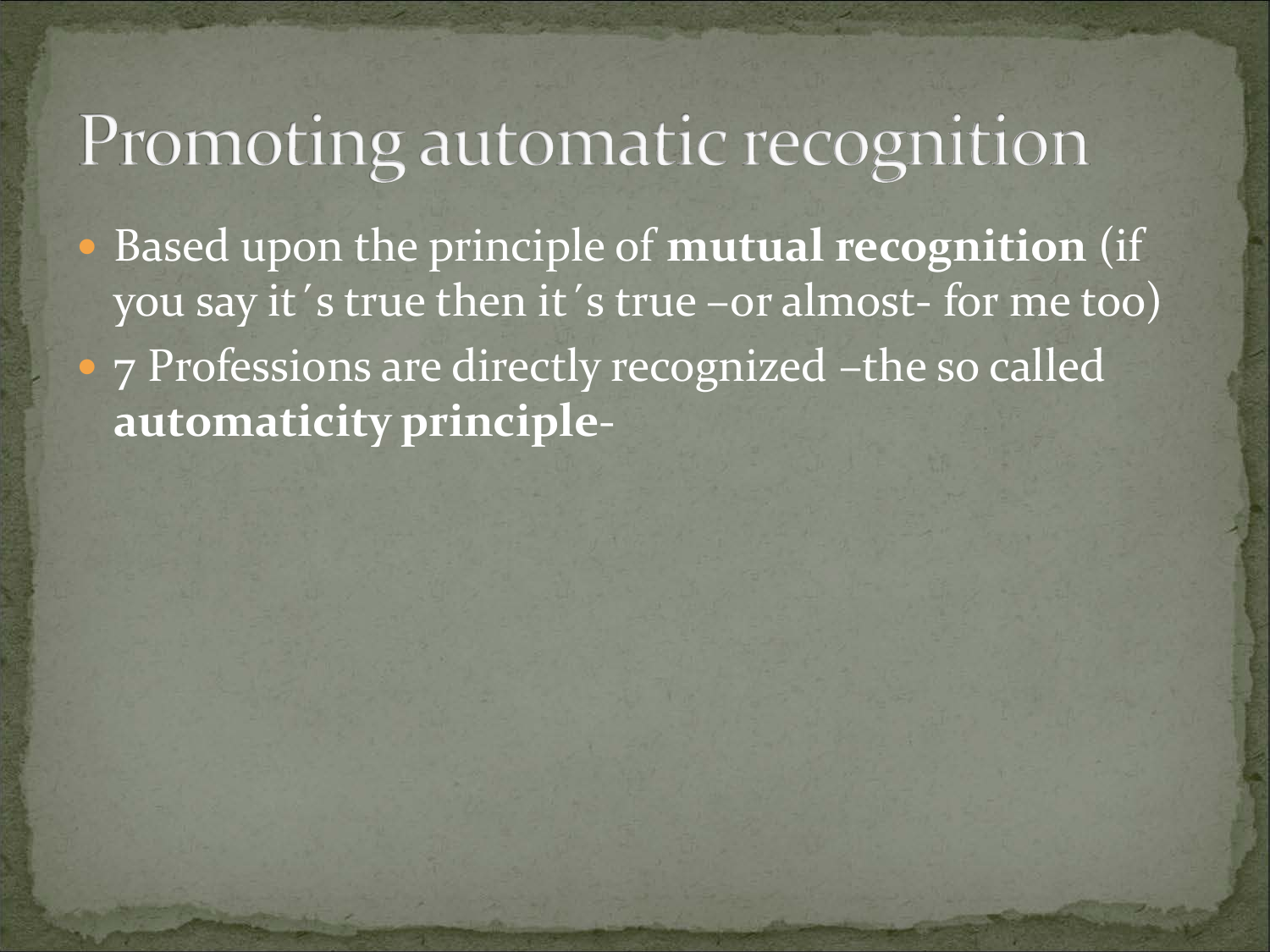#### Recognition of professional experience: the European Professional Card

- Craft, commercial or industrial activities (automaticity principle)
- Listed in the "International Standard Industrial Classification" (1958)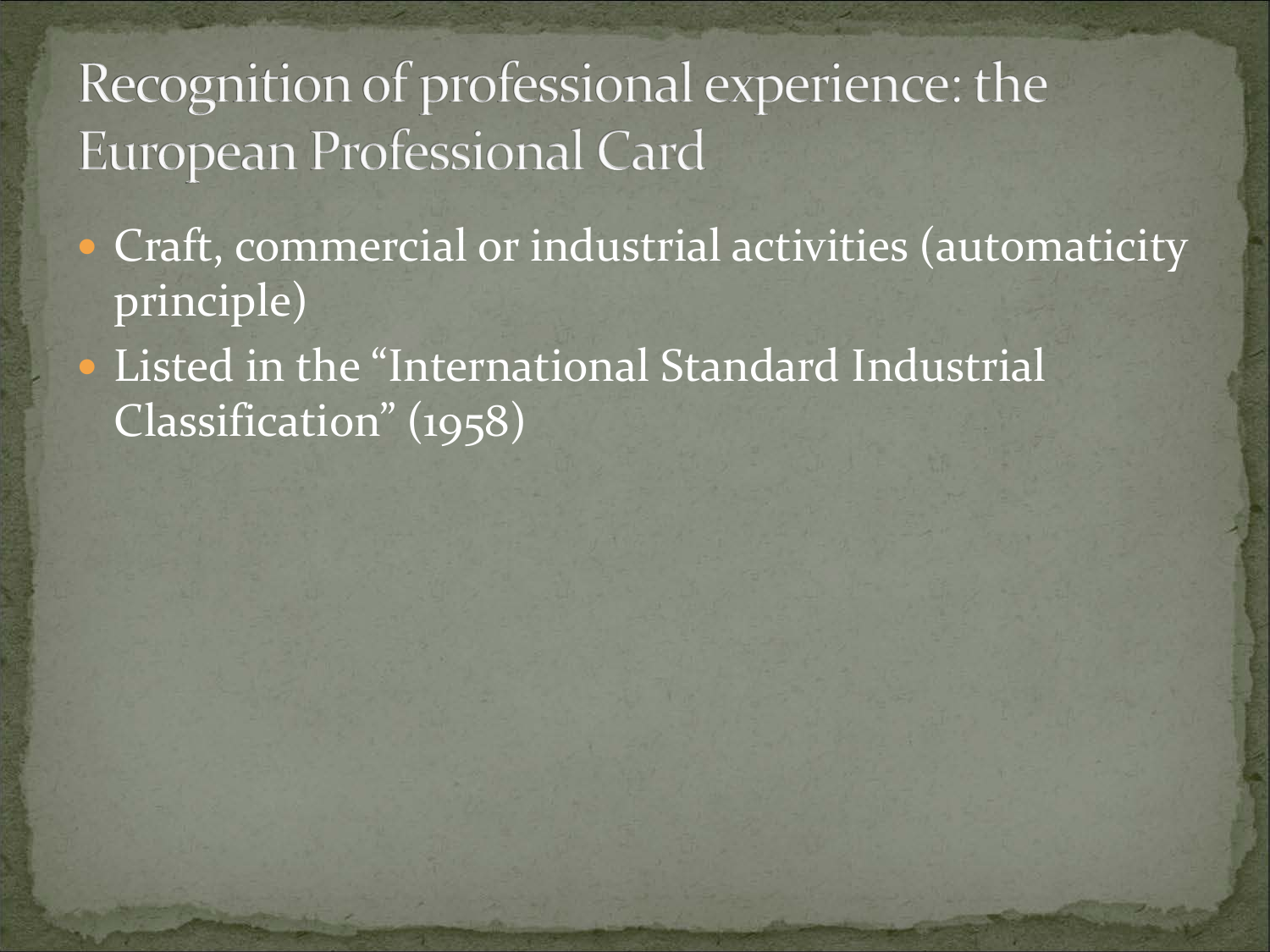#### Other situations: There is no coincidence in professional qualifications

- Professional qualifications that don't exist in the country of destination
- Mutual recognition principle: capability approach (knowledge, experience, etc)
- European Qualifications Framework (EQF)
- Partial recognition that must be requested before the national authority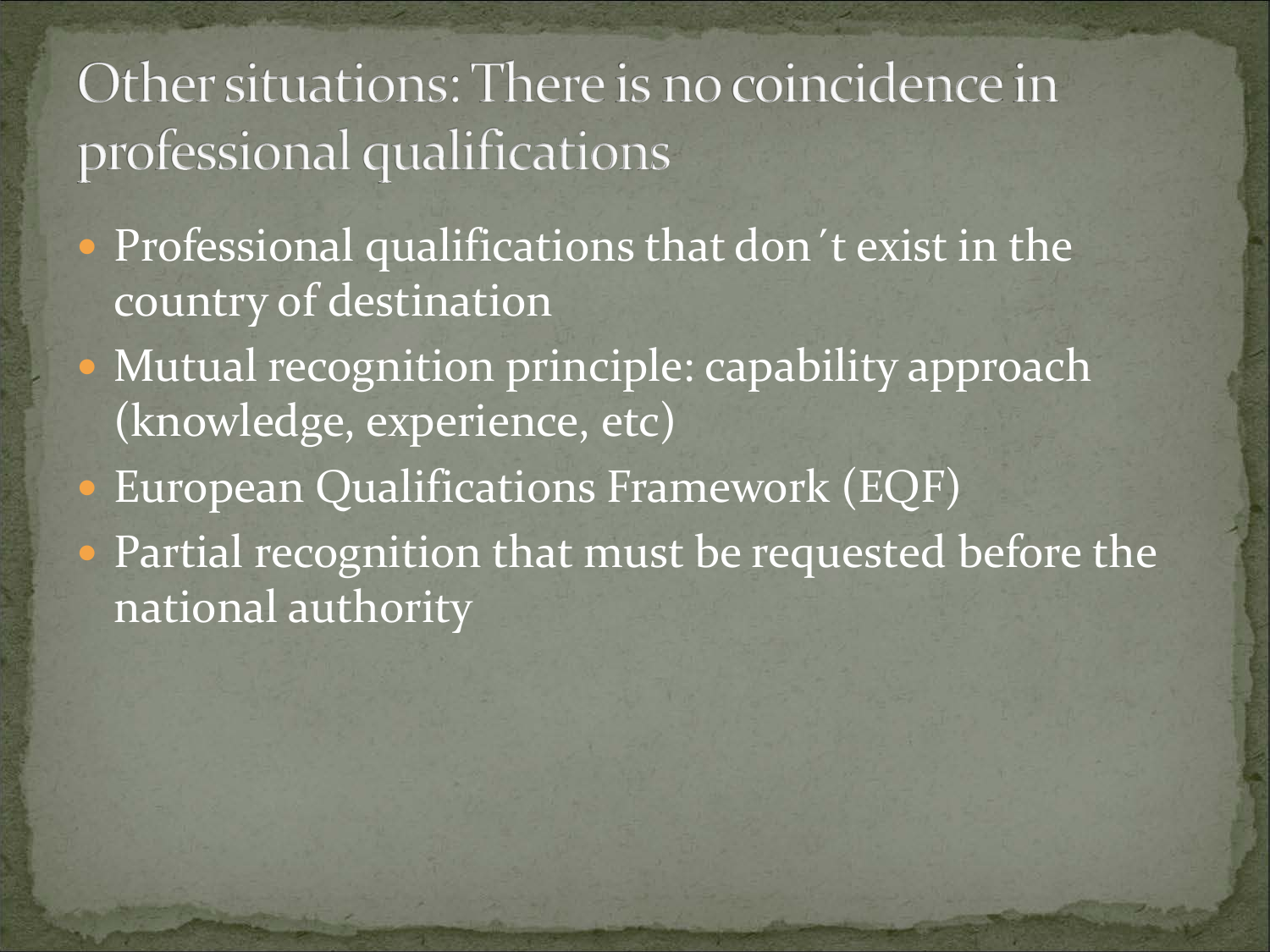# Third Countries Nationals (TCN)

- 1. European citizens that have obtained their diplomas or professional experience in TC
- 2.TCN that have obtained their diplomas or professional experience in European countries
- 3. TCN that have obtained their diplomas or professional experience in TC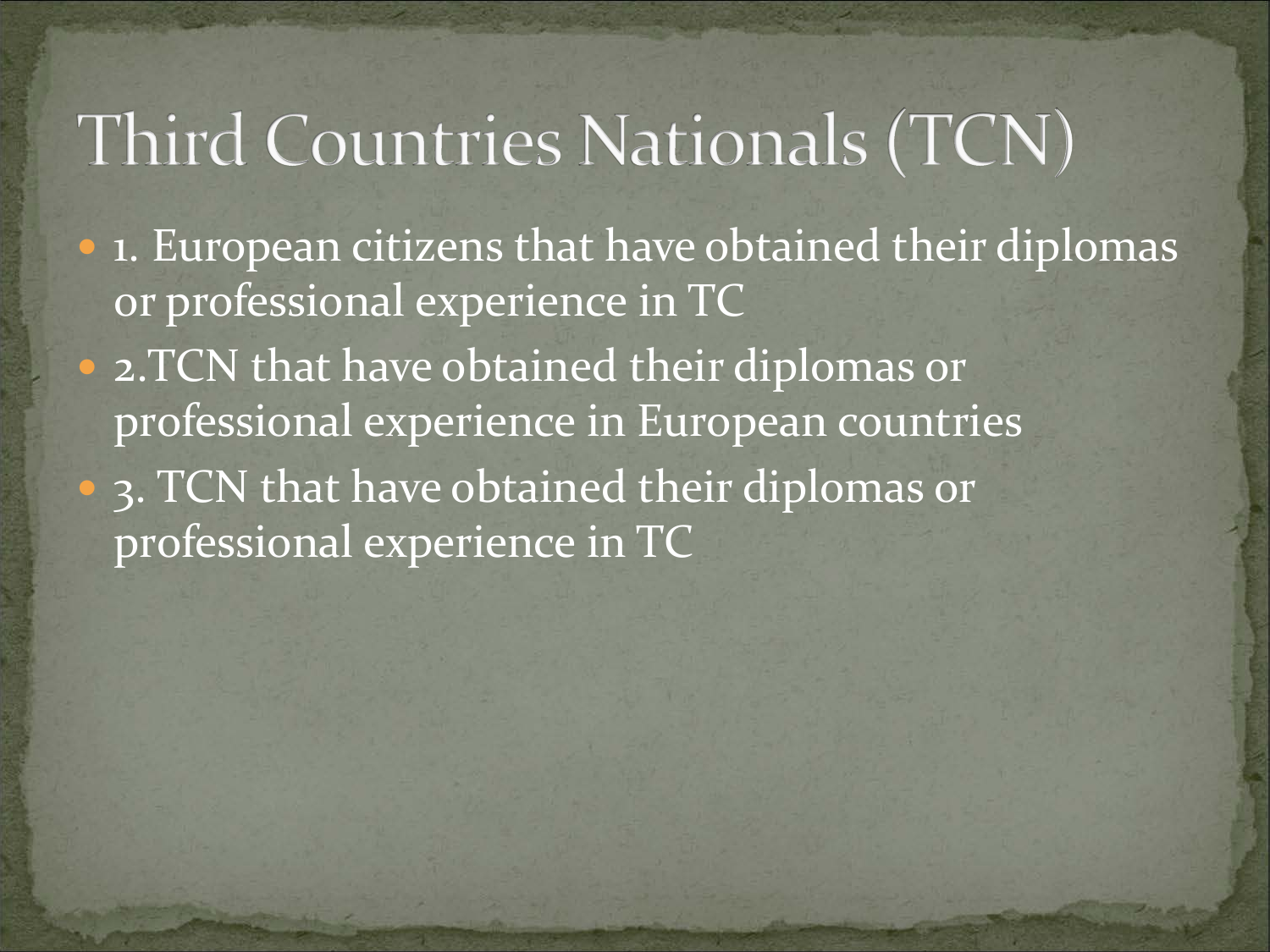#### Some help in order to answer the quiz...

• https://ec.europa.eu/growth/singlemarket/services/free-movement-professionals\_en